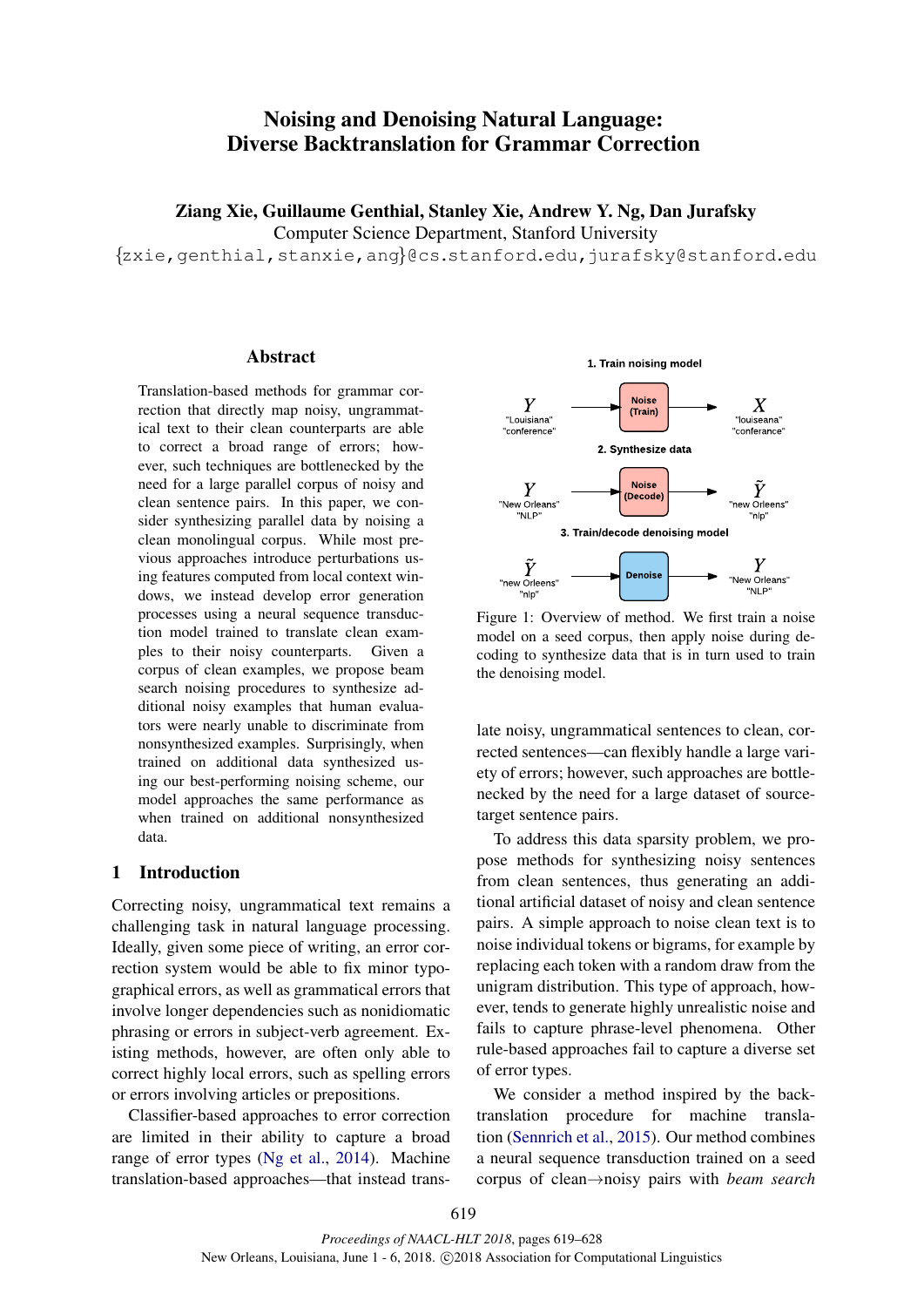*noising* procedures to produce more diversity in the decoded outputs. This technique addresses two issues with existing synthesis techniques for grammar correction:

- 1. By using a neural model trained end-to-end on a large corpus of noisy and clean sentences, the model is able to generate rich, diverse errors that better capture the noise distribution of real data.
- 2. By encouraging diversity through applying noise to hypotheses during decoding, we avoid what we refer to as the *one-to-many* problem, where decoding from a model trained on clean→noisy examples results in overly clean output, since clean subphrases still form the majority of noisy examples.

We perform experiments using several noising methods to validate these two claims, yielding gains on two benchmarks. Our main empirical result is that, starting with only clean news data and models trained on a parallel corpus of roughly 1.3 million sentences, we can train models with additional synthesized data that nearly match the performance of models trained on 3 million nonsynthesized examples.

## 2 Related work

Noising While for images, there are natural noising primitives such as rotations, small translational shifts, and additive Gaussian noise, similar primitives are not as well developed for text data. Similarly, while denoising autoencoders for images have been shown to help with representation learning (Vincent et al., 2010), similar methods for learning representations are not well developed for text. Some recent work has proposed noising in the form of dropping or replacing individual tokens—as a regularizer when training sequence models, where it has been demonstrated to have a smoothing effect on the softmax output distribution (Bowman et al., 2015; Xie et al., 2017; Dai and Le, 2015; Kumar et al., 2015).

Grammar correction Recent work by Chollampatt and Ng (2018) has achieved impressive performance on the benchmarks we consider using convolutional encoder-decoder models. Previous work using data synthesis for grammatical error correction (GEC) has introduced errors by examining the distribution of error types, then applying errors according to those distributions together

with lexical or part-of-speech features based on a small context window (Brockett et al., 2006; Felice, 2016). While these methods can introduce many possible edits, they are not as flexible as our approach inspired by the backtranslation procedure for machine translation (Sennrich et al., 2015). This is important as neural language models not explicitly trained to track long-range linguistic dependencies can fail to capture even simple noun-verb errors (Linzen et al., 2016). Recently, in the work perhaps most similar to ours, Rei et al. (2017) propose using statistical machine translation and backtranslation along with syntactic patterns for generating errors, albeit for the error detection task.

Neural machine translation Recent end-toend neural network-based approaches to machine translation have demonstrated strong empirical results (Sutskever et al., 2014; Cho et al., 2014). Building off of these strong results on machine translation, we use neural encoder-decoder models with attention (Bahdanau et al., 2014) for both our data synthesis (noising) and grammar correction (denoising) models. Although many recent works on NMT have focused on improving the neural network architecture, the model architecture is orthogonal to the contributions in this work, where we instead focus on data synthesis. In parallel to our work, work on machine translation without parallel corpora has also explored applying noise to avoid copying when pretraining autoencoders by swapping adjacent words (Lample et al., 2017; Artetxe et al., 2017).

Diverse decoding Key to the data generation procedure we describe is adding noise to the scores of hypotheses during beam search–otherwise, decoded outputs tend to contain too few errors. This is inspired by work in dialogue, in which neural network models tend to produce common, overly generic responses such as "*I don't know*" (Sordoni et al., 2015; Serban et al., 2015). To mitigate this issue, Li et al. (2015) and others have proposed methods to increase the diversity of neural network outputs. We adopt a similar approach to Li et al. (2015) to generate noisier hypotheses during decoding.

## 3 Method

We first briefly describe the neural model we use, then detail the noising schemes we apply when synthesizing examples.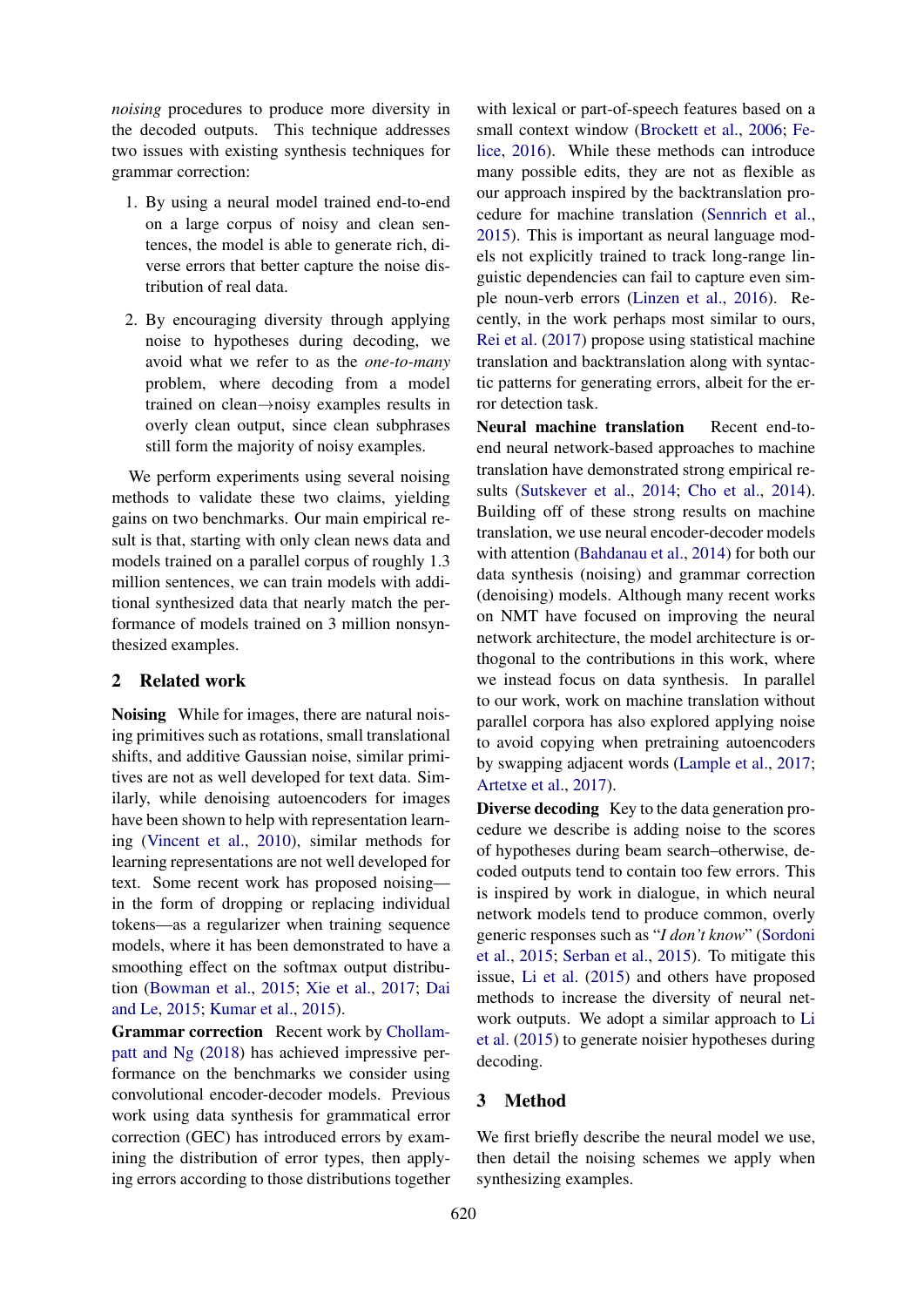

Figure 2: Model architecture used for both noising and denoising networks.

#### 3.1 Model

In order to generate noisy examples as well as to translate ungrammatical examples to their corrected counterparts, we need to choose a sequence transduction model. Based off their strong empirical performance, we use a neural network-based model for this work.

Our method uses two neural encoder-decoder models:

- 1. The first is the *noising* model, which, given a clean sentence, is used to generate a noised version of that sentence. This model is trained on a *seed corpus* of parallel clean→noisy sentences.
- 2. The second is the *denoising* model, which, given a noisy, ungrammatical sentence, generates the clean, corrected sentence.

For both models, we use the same convolutional encoder-decoder to model

$$
p(Y|X) = \prod_{t=1}^{T_Y} p(y_t|X, y_{1:t-1}; \theta)
$$

where  $X = (x_1, x_2, \dots, x_{T_X})$  is the source sequence and  $Y = (y_1, y_2, \dots, y_{T_Y})$  the corresponding target sequence, and we minimize the training loss

$$
\ell(\theta) = -\log \sum_{t=1}^{T_Y} p(y_t | X, y_{1:t-1}; \theta)
$$

thus maximizing log-likelihood. The model architecture we use is similar to that described by

Kalchbrenner et al. (2016) and Gehring et al. (2017). Gated convolutions are applied with masking—to avoid peeking at future inputs when training using teacher forcing—such that they form an autoregressive network similar to a recurrent neural network with gated hidden units. This architecture was selected so that training steps could be parallelized across the time dimension through the use of convolutions. However, we emphasize that the architecture is not a focus of this paper, and we would expect that RNN architectures with LSTM cells would achieve similar results. For simplicity and to avoid handling outof-vocabulary words, we use character-level tokenization. Figure 2 illustrates the model architecture.

#### 3.2 Noising

The amount of parallel data is often the limiting factor in the performance of neural network systems. In order to obtain more parallel examples for the grammar correction task, we take clean text Y and apply noise, yielding noisy text  $\tilde{Y}$ , then train a denoising model to map from  $\tilde{Y}$  back to Y. The noising process used to generate  $\tilde{Y}$  greatly affects final performance. First, we consider noising methods which we use as our baselines, as well as the drawbacks for each method.

- appending clean examples: We first consider simply appending clean examples with no noise applied to both the source and the target. The aim is for the decoder to learn a better language model when trained on additional clean text, similar to the motivation described in Dai and Le (2015). However, for the models we consider, the attention mechanism allows copying of source to target. Thus the addition of examples where source and target are identical data may also cause the model to become too conservative with edits and thus reduce the recall of the system.
- token noising: Here we simply consider a context window of at most two characters or words and allow word/character deletions and transpositions.

First, for every *character* in each word we sample deletions, followed by transpositions. Then we sample deletions and transpositions for every *word* in the sentence. Deletion and transposition probabilities were selected such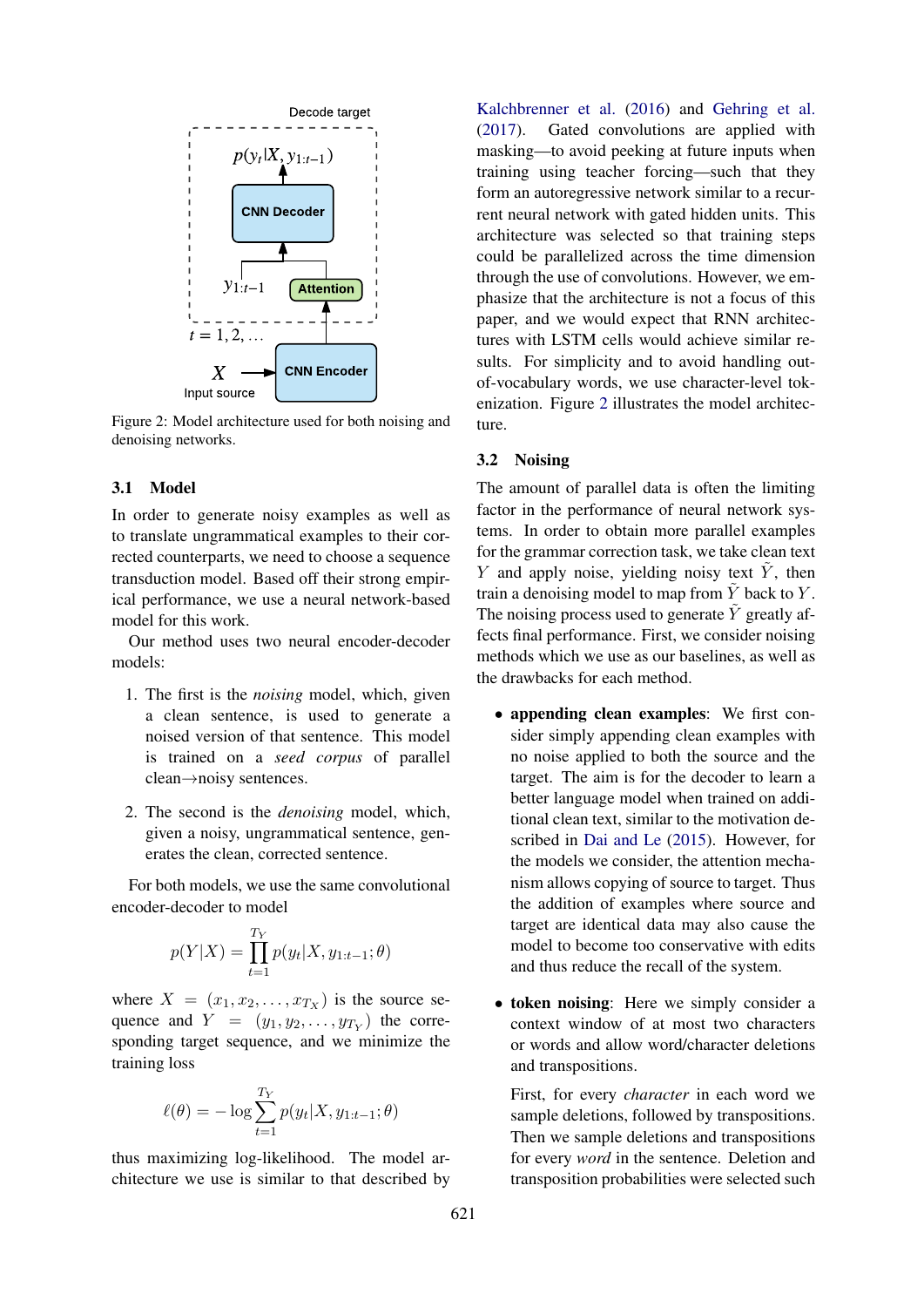

Figure 3: Illustration of random noising with beam width 2. Darker shading indicates less probable expansions. In this example, greedy decoding would yield "How are you". Applying noise penalties, however, results in the hypotheses "How is you/he". Note that applying a penalty does not always result in an expansion falling off the beam.

that overall character and word-level edit distances roughly matched the edit distances between clean and noisy examples in our parallel seed corpus. While this method is fast to apply, it tends to produce highly unrealistic errors leading to a mismatch between the synthesized and real parallel data.

• reverse noising: For reverse noising, we simply train a reverse model from  $Y \to X$  using our parallel noisy-clean corpus and run standard beam search to generate noisy targets  $\overline{Y}$  from clean inputs  $Y$ . However, we find vanilla reverse noising tends to be too conservative. This is due to the *one-to-many* problem where a clean sentence has many possible noisy outputs which mostly consist of clean phrases. The output then contains far fewer errors on average than the original noisy text.

To address the drawback of the reverse noising scheme, we draw inspiration from ideas for increasing diversity of outputs in dialogue (Li et al., 2016). During the beam search procedure, we add noise to the scores of hypotheses on the beam to encourage decoding to stray from the greedy output. Recall that during beam search, we iteratively grow a set of hypotheses  $\mathcal{H} = \{h_1, h_2, \ldots\}$ , only keeping the top hypotheses after each step of decoding according to some scoring function  $s(h)$ . Extending the reverse noising scheme, the *beam search noising* schemes we consider are:

• rank penalty noising We directly apply the

method of Li et al. (2016). At every step of the search procedure, siblings from the same parent are penalized by adding  $k\beta_{\text{rank}}$ to their scores, where  $k$  is their rank (in descending log-likelihood) amongst their siblings and  $\beta_{\text{rank}}$  is a penalty hyperparameter corresponding to some log-probability.

- top penalty noising Only the top (mostprobable) hypothesis  $h_{\text{top}}$  of the beam is penalized by adding  $\beta_{\text{top}}$  to its score  $s(h_{\text{top}})$ .
- random noising Every hypothesis is penalized by adding  $r\beta_{\text{random}}$  to its score, where r is drawn uniformly from the interval  $[0, 1]$ . For sufficiently large  $\beta_{\text{random}}$ , this leads to a random shuffling of the ranks of the hypotheses according to their scores.

An illustration of the random noising algorithm is shown in Figure 3. Note that although rank penalty noising should encourage hypotheses whose parents have similar scores to remain on the beam, it can also tend to leave the hypothesis from greedy decoding on the beam in the case where softmax output distributions are highly peaked. This is much more of an issue for tasks that involve significant copying of source to target, such as grammar correction. Note also that the random noising can yield more diverse outputs than top penalty noising, depending on the probability with which each is applied. All of the beam search noising methods described are intended to increase the diversity and the amount of noise in the synthe-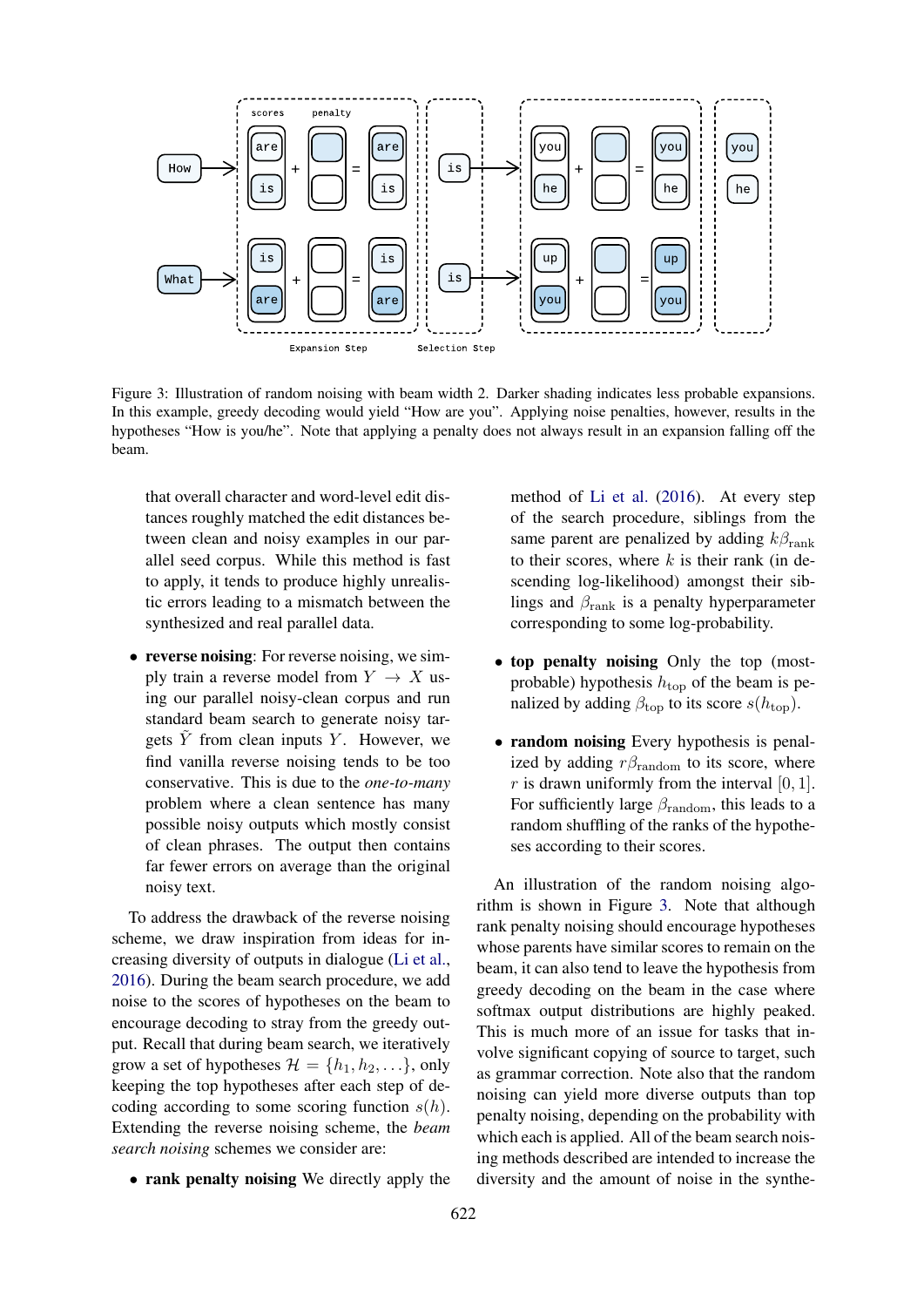| Corpus                           | Sent. Pairs |
|----------------------------------|-------------|
| <b>CoNLL 2014</b>                | 60K         |
| Lang-8                           | 1.3M        |
| Lang-8 expanded                  | 3.3M        |
| synthesized (NYT 2007)           | 1.0M        |
| base $(CoNLL + LS)$              | 1.3M        |
| expanded $(CoNLL + LS$ expanded) | 3.3M        |

Table 1: Summary of training corpora.

sized outputs  $Y$ . By performing beam search noising, we can produce errors such as those shown in Table 4.

#### 3.3 Denoising

Once noised data has been generated, *denoising* simply involves using a neural sequence transduction model to backtranslate the noised text to the original clean text. For denoising, during decoding we apply length normalization as well as a coverage penalty to the scoring function  $s(h)$  (Wu et al., 2016). The final scoring function also incorporates a 5-gram language model trained on a subset of Common Crawl, estimated with Kneser-Ney smoothing using KenLM (Heafield, 2011). We incorporate the language model during final reranking by modifying the score for a completed hypothesis  $s(h)$  to be

$$
s_{\text{LM}}(h) = s(h) + \lambda \log p_{\text{LM}}(h)
$$

where  $\lambda$  is a hyperparameter and  $p_{LM}(h)$  is given by the language model.

#### 4 Experiments

To determine the effectiveness of the described noising schemes, we synthesize additional data using each and evaluate the performance of models trainined using the additional data on two benchmarks.

Datasets For training our sequence transduction models, we combine the publicly available English Lang-8 dataset, a parallel corpus collected from a language learner forum, with training data from the CoNLL 2014 challenge (Mizumoto et al., 2011; Ng et al., 2014). We refer to this as the "base" dataset. Junczys-Dowmunt and Grundkiewicz (2016) additionally scraped 3.3M pairs of sentences from Lang-8. Although this expanded dataset, which we call the "expanded" dataset, is not typically used when comparing performance on grammar correction benchmarks, we use it instead to compare performance when training on additional synthesized data versus nonsynthesized data. For clean text to be noised, we use the LDC New York Times corpus for 2007, which yields roughly 1 million sentences. A summary of the data used for training is given in Table 1.

We use the CoNLL 2013 evaluation set as our development set in all cases (Ng et al., 2013). Our test sets are the CoNLL 2014 evaluation set and the JFLEG test set (Ng et al., 2014; Napoles et al., 2017). Because CoNLL 2013 only has a single set of gold annotations while CoNLL 2014 has two, performance metrics tend to be significantly higher on CoNLL 2014. We report precision, recall, and  $F_{0.5}$  score, which is standard for the task, as precision is valued over recall. On JFLEG, we report results with the GLEU metric (similar to BLEU) developed for the dataset.

Training and decoding details All models are trained using stochastic gradient descent with annealing based on validation perplexity on a small held-out subset of the Lang-8 corpus. We apply both dropout and weight decay regularization. We observed that performance tended to saturate after 30 epochs. Decoding is done with a beam size of 8; in early experiments, we did not observe significant gains with larger beam sizes (Koehn and Knowles, 2017).

## 4.1 CoNLL

Results for the CoNLL 2013 (dev) and 2014 (test) datasets but with and without language model reranking are given in Table 2. In general, adding noised data helps, while simply adding clean data leads the model to be too conservative. Overall, we find that the random noising scheme yields the most significant gain of 4.5 F-score. Surprisingly, we find that augmenting the base dataset with synthesized data generated with random noising yields nearly the same performance when compared to using only nonsynthesized examples. To determine whether this might be due to overfitting, we reduced the dropout rate when training on the "expanded" dataset, but did not observe better results.

The random noising scheme achieves the best performance, while the top noising scheme matches the best performance on the development set but not the test set. We believe this is due to a mismatch between the CoNLL 2013 dev and 2014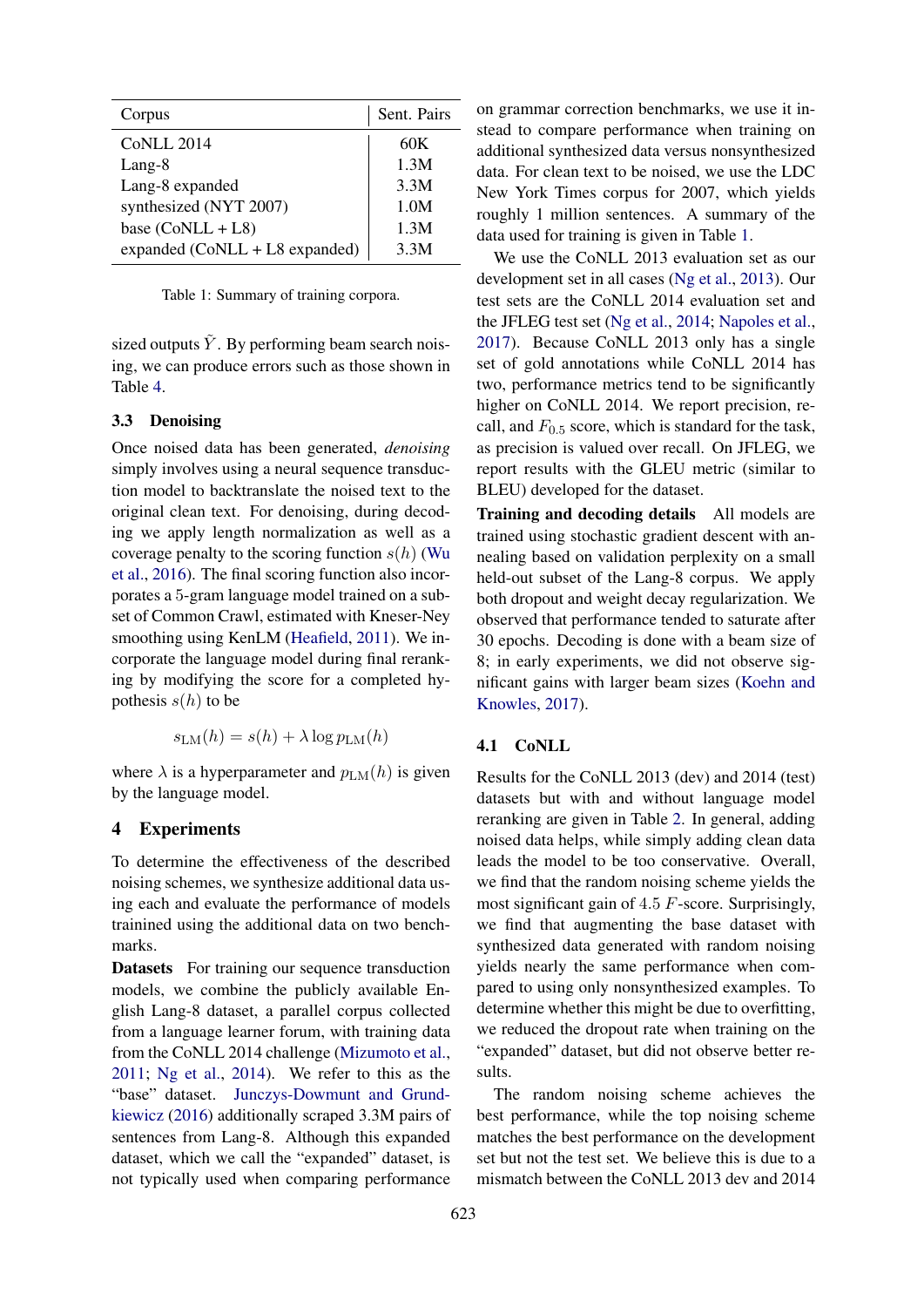| Method                        | Dev (no $LM$ )   |                  | Dev       |                  | Test             |           |           |        |           |
|-------------------------------|------------------|------------------|-----------|------------------|------------------|-----------|-----------|--------|-----------|
|                               | $\boldsymbol{P}$ | $\boldsymbol{R}$ | $F_{0.5}$ | $\boldsymbol{P}$ | $\boldsymbol{R}$ | $F_{0.5}$ | $\, P \,$ | $_{R}$ | $F_{0.5}$ |
| none                          | 50.7             | 10.5             | 28.7      | 48.4             | 17.2             | 35.5      | 52.7      | 27.5   | 44.5      |
| clean                         | 56.1             | 9.4              | 28.1      | 47.5             | 16.9             | 34.8      | 52.3      | 27.5   | 44.3      |
| token                         | 49.7             | 11.9             | 30.4      | 47.7             | 18.7             | 36.4      | 51.4      | 30.3   | 45.1      |
| reverse                       | 53.1             | 13.0             | 32.8      | 50.5             | 19.1             | 38.0      | 54.7      | 29.6   | 46.8      |
| rank                          | 51.3             | 12.3             | 31.4      | 51.0             | 18.3             | 37.6      | 54.3      | 29.3   | 46.4      |
| top                           | 49.1             | 17.4             | 36.0      | 47.7             | 23.9             | 39.8      | 50.9      | 34.7   | 46.6      |
| random                        | 50.0             | 17.9             | 36.8      | 48.9             | 23.0             | 39.9      | 54.2      | 35.4   | 49.0      |
| expanded                      | 64.4             | 11.2             | 33.0      | 54.9             | 20.0             | 40.7      | 57.2      | 32.0   | 49.4      |
| Yuan and Briscoe (2016)       |                  |                  |           |                  |                  |           |           |        | 39.9      |
| Ji et al. (2017)              |                  |                  | 28.6      |                  |                  | 33.5      |           |        | 45.2      |
| Junczys-Dowmunt et al. (2016) |                  |                  |           |                  |                  |           | 61.3      | 28.0   | 49.5      |
| Chollampatt and Ng (2018)     |                  |                  |           |                  |                  |           | 65.5      | 33.1   | 54.8      |

Table 2: Results on CoNLL 2013 (Dev) and CoNLL 2014 (Test) sets. All results use the "base" parallel corpus of 1.3M sentence pairs along with additional synthesized data (totaling 2.3M sentence pairs) except for "expanded", which uses 3.3M nonsynthesized sentence pairs (and no synthesized data).

tets sets. Since the 2013 dev set has only a single annotator, methods are encouraged to target higher recall, such that the top noising scheme was optimized for precision over recall. To check this, we ran decoding on CoNLL 2014 using the best dev settings with no language model, and found that the top noising scheme yielded an  $F_{0.5}$ -score of 45.2, behind only random (47.1) and ahead of token (42.0) and reverse (43.9) noising. Overall, we find the data synthesis method we describe to yield large gains in recall.

For completeness, we also compare to other state-of-the-art systems, such as the phrase-based machine translation system by Junczys-Dowmunt and Grundkiewicz (2016), who performed parameter tuning with sparse and dense features by cross-validation on the CoNLL 2014 training set. Chollampatt and Ng (2018) achieve even higher state-of-the-art results using the neural machine translation model of Gehring et al. (2017) along with improvements to the reranking procedure.

## 4.2 JFLEG

Recently, Napoles et al. (2017) introduced the JF-LEG dataset, intended to evaluate the fluency of grammar correction systems rather than simply the precision and recall of edits. The evaluation metric proposed is GLEU, a variant of BLEU score. Most results for this task were reported with hyperparameter settings from the CoNLL task; hence we report results with the best settings on our CoNLL 2013 dev set. Results are shown in Table  $3<sup>1</sup>$ . Token noising performs surprisingly well; we suspect this is because a significant portion of errors in the JFLEG dataset are spelling errors, as demonstrated from strong gains in performance by using a spelling checker reported by Chollampatt and Ng (2018).

## 5 Discussion

Our experiments illustrate that synthesized parallel data can yield large gains on the grammar correction task. However, what factors make for an effective data synthesis technique? We consider the properties of the noising scheme and the corresponding data that lead to better performance.

#### 5.1 Realism and Human Evaluation

First, we manually compare each of the different noising methods to evaluate how "realistic" the errors introduced are. This is reminiscent of the generative adversarial network setting (Goodfellow et al., 2014), where the generator seeks to produce samples that fool the discriminator. Here the discriminator is a human evaluator who, given the clean sentence  $Y$ , tries to determine which of two sentences  $X$  and  $\overline{Y}$  is the true noisy sentence, and which is the synthesized sentence. To be clear,

<sup>1</sup>Comparisons taken from https://github.com/ keisks/jfleg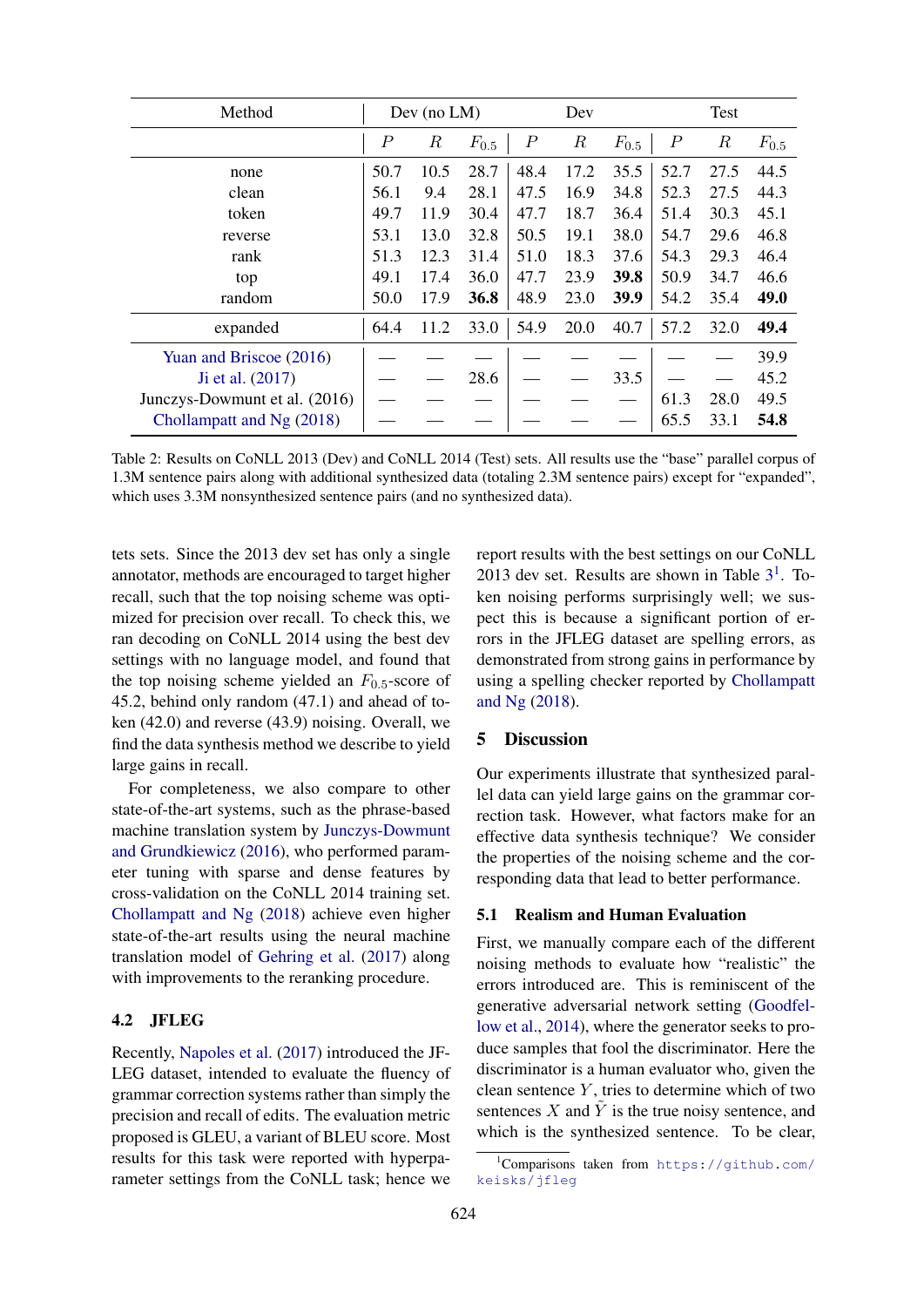| Scheme                              | $\boldsymbol{P}$ | R    | $F_{0.5}$ | <b>GLEU</b> |
|-------------------------------------|------------------|------|-----------|-------------|
| none                                | 68.9             | 44.2 | 62.0      | 53.9        |
| clean                               | 69.2             | 42.8 | 61.6      | 54.1        |
| token                               | 69.2             | 47.6 | 63.5      | 55.9        |
| reverse                             | 69.1             | 42.1 | 61.3      | 53.8        |
| rank                                | 68.3             | 43.3 | 61.2      | 54.4        |
| top                                 | 67.3             | 48.2 | 62.4      | 55.5        |
| random                              | 69.1             | 48.5 | 63.7      | 56.6        |
| expanded                            | 72.7             | 45.9 | 65.1      | 56.2        |
| Sakaguchi et al. $(2017)^{\dagger}$ | 54.0             |      |           |             |
| Ji et al. (2017)                    | 53.4             |      |           |             |
| Yuan and Briscoe (2016)             | 52.1             |      |           |             |
| Junczys-Dowmunt et al. (2016)       | 51.5             |      |           |             |
| Chollampatt and Ng (2018)           | 57.5             |      |           |             |

Table 3: Results on the JFLEG test set (we use best hyperparameter settings from CoNLL dev set). GLEU is a variant of BLEU developed for this task; higher is better (Napoles et al., 2017). <sup>†</sup>Tuned to JFLEG dev set.

we do not train with a discriminator—the beam search noising procedures we proposed alone are intended to yield convincing errors.

For each noising scheme, we took 100  $(X, Y)$ pairs from the development set (500 randomly chosen pairs combined), then generated  $\tilde{Y}$  from Y. We then shuffled the examples and the order of X and  $\tilde{Y}$  such that the identity of X and  $\tilde{Y}$  *as well as the noising scheme* used to generate  $\tilde{Y}$  were unknown<sup>2</sup>. Given Y, the task for human evaluators is to predict whether X or  $\tilde{Y}$  was the synthesized example. For every example, we had two separate evaluators label the sentence they thought was synthesized. We chose to do this labeling task ourselves (blind to system) since we were familiar with the noising schemes used to generate examples, which should reduce the number of misclassifications. Results are shown in Figure 4, and examples of the evaluation task are provided in Table 4.

#### 5.2 Noise Frequency and Diversity

Comparing the performance using different noising methods on the CoNLL 2014 dataset to the human evaluation in the previous section, we see that generating errors which *match* the real distribution tends to result in higher performance, as seen by the poor performance of token noising relative



Figure 4: Percentage of time human evaluators misclassified synthesized noisy sentence  $Y$  (vs.  $X$ ) when using each noising scheme, along with 95% confidence intervals. The best we can expect any scheme to do is 50%.



Figure 5: Mean edit distance between sentence pairs in X and Y *after* augmentation with noised sentences. *none* contains no synthesized examples while *clean* refers to the baseline of simply appending clean exam $p$ les (source  $=$  target).

to the other methods. Injecting the appropriate *amount* of noise is important as well, as seen by improved performance when using beam search noising to increase diversity of outputs, and no performance gain when simply adding clean text.

We observe that token noising, despite matching the frequency of errors, fails to generate realistic errors (Figure 4). On the other hand, reverse noising yields significantly more convincing errors, but the edit distance between synthesized examples is significantly lower than in real data (Figure 5). A combination of sufficient amounts of noise and rich, diverse errors appears to lead to better model performance.

## 5.3 Error Type Distribution Mismatch

Mismatches in the distribution of error types can often severely impact the performance of data synthesis techniques for grammar correction (Felice, 2016). For example, only synthesizing noun number articles or preposition errors based on rules

 $2^2$ Hence the human labelers cannot favor a particular scheme unless it can be distinguished from  $\tilde{Y}$ .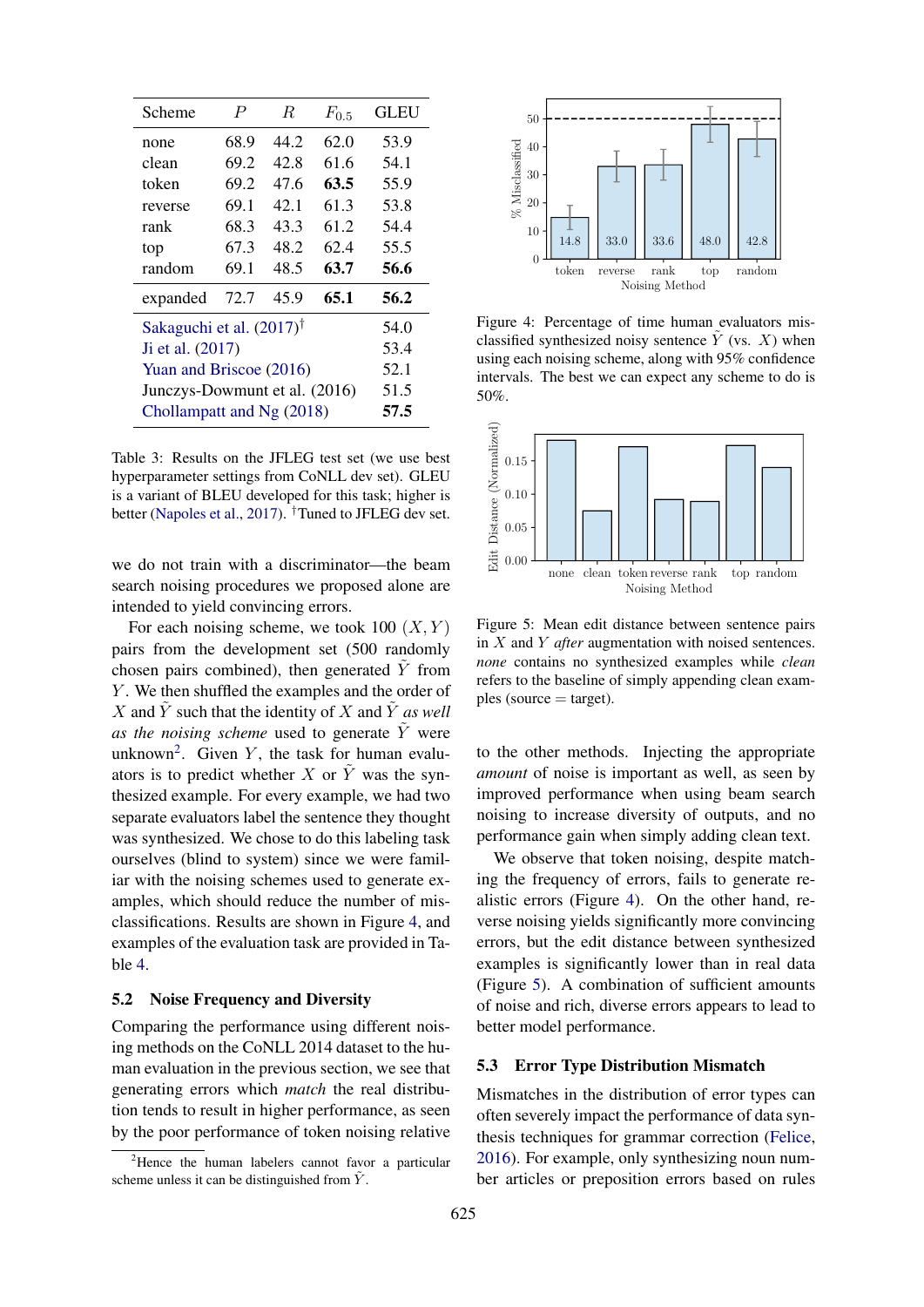|                                           | Sentence                                                                                                                                                                                                               | 1 or 2 |
|-------------------------------------------|------------------------------------------------------------------------------------------------------------------------------------------------------------------------------------------------------------------------|--------|
| clean<br>1<br>$\overline{2}$              | Day after day, I get up at 8 o'clock.<br>I got up at 8 o'clock day after day.<br>Day after day, I get up 8 o'clock in the week.                                                                                        |        |
| clean<br>1<br>$\overline{2}$              | Thanks Giving Day in Korea is coming soon.<br>In Korea, it's coming soon, thanks Giving day.<br>Thanks Giving Day in korea is coming soon.                                                                             |        |
| clean<br>1<br>$\mathcal{D}_{\mathcal{L}}$ | After I practiced, I could play the song perfectly.<br>After the results, I could accomplish without a fault.<br>When I tried that, I could play the song perfectly.                                                   |        |
| clean<br>1<br>$\overline{2}$              | Currently, I'm studying to take the TOEIC exam for my future career.<br>I am studying to take TOEIC exam for career of my future.<br>Currently, I will have take TOEIC exam for future career.                         |        |
| clean<br>1<br>$\overline{2}$              | There is one child who is 15 years old and a mother who is around 50.<br>There are one child who is 15 years old and mother is around 50.<br>It has one child, 15 years old and the mother who is around 50 years old. |        |
| clean<br>1<br>$\mathcal{D}_{\mathcal{L}}$ | But at the beginning, I suffered from a horrible pain in my jaw.<br>But at the first time, I suffer from a horrible pain on my jaw.<br>But at the beginning, I suffered from a horrible pain in my jaw joint.          |        |

Table 4: Examples of nonsynthesized and synthesized sentences from validation set. Which example (1 or 2) was synthesized? ['z']'z'1'] :sJamsuy



Figure 6: Recall vs. error type for the ten most frequent error types in our dev set. Noising improves recall uniformly across error types (See Ng et al. (2014) for a description of error types).

may improve the performance for those two error types, but may hurt overall performance. In contrast, the approaches we consider, with the exception of token noising, are fully data-driven, and hence we would expect gains across all different error types. We observe this is the case for random noising, as shown in Figure 6.

#### 5.4 Data Sparsity and Domain Adaptation

Domain adaptation can yield significant differences in performance for dissimilar domains (such as those of the datasets used in our experiments) (Daumé III, 2009). The Lang-8, CoNLL, and JFLEG datasets contain online forum data and essay data from English learners. The n-gram language model is estimated using Common Crawl data from the web. The clean data which we noise is collected from a news corpus. Yet each dataset yields significant gains. This suggests that at current levels of system performance, data sparsity remains the key data issue, more so than domain adaptation.

It is also possible that LDC New York Times data is better matched to the CoNLL essay data than the Lang-8 forum data, and this in part accounts for the large gains we observe from training on synthesized data.

# 6 Conclusion

In this work, we address one of the key issues for developing translation-based grammar correction systems: the need for a large corpus of parallel data. We propose synthesizing parallel data by noising clean text, where instead of applying noise based on finite context windows, we instead train a reverse model and apply noise during the beam search procedure to synthesize noisy examples that human evaluators were nearly unable to distinguish from real examples. Our experiments suggest that the proposed data synthesis technique can yields almost as strong results as when training with additional nonsynthesized data. Hence, we hope that parallel data becomes less of a bottleneck, and more emphasis can be placed on developing better models that can capture the longer dependencies and structure in the text.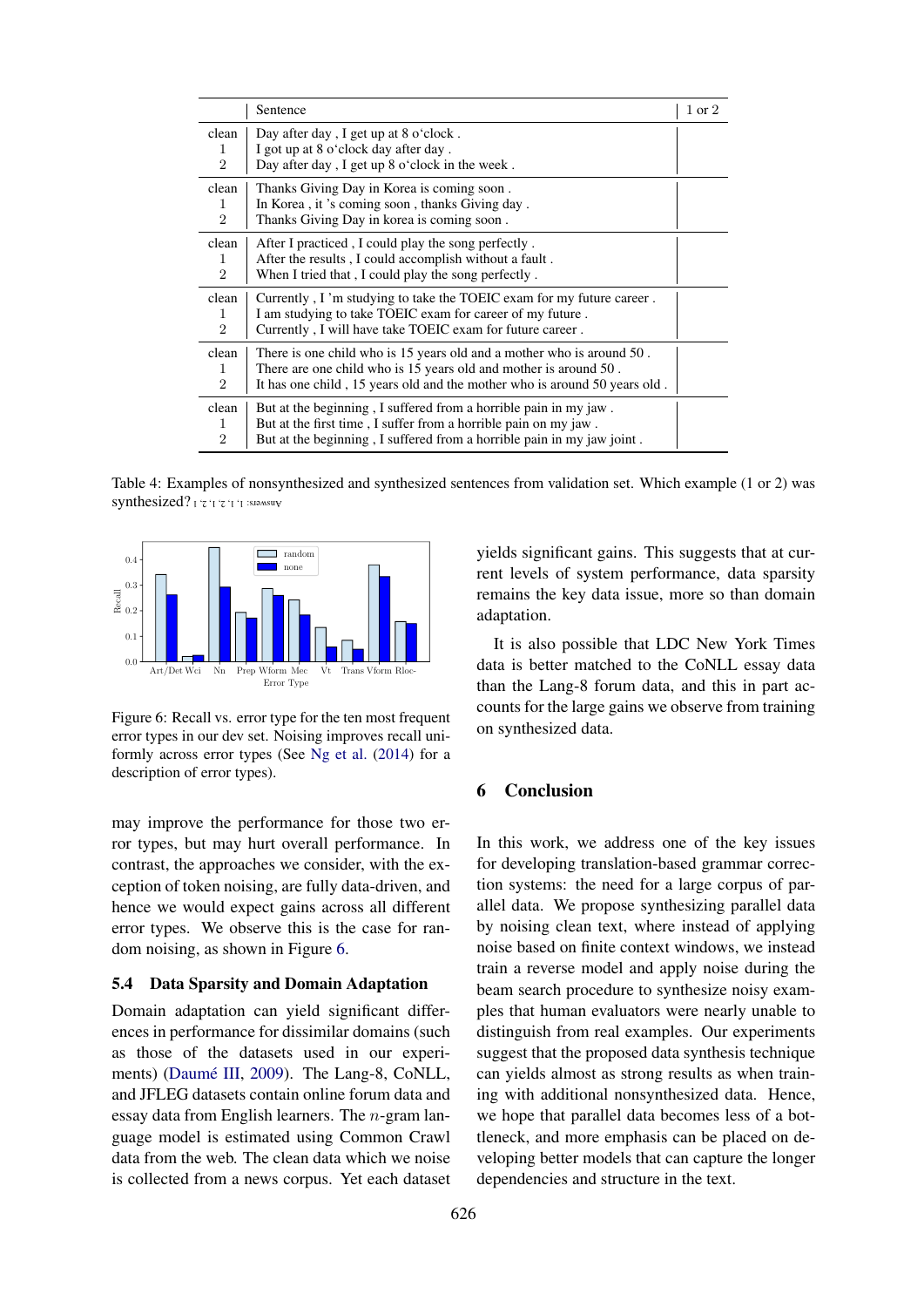#### Acknowledgments

We thank the anonymous reviewers for their helpful feedback, as well as Steven Tan for comments on an early draft.

#### References

- Mikel Artetxe, Gorka Labaka, Eneko Agirre, and Kyunghyun Cho. 2017. Unsupervised neural machine translation. *arXiv preprint arXiv:1710.11041* .
- Dzmitry Bahdanau, Kyunghyun Cho, and Yoshua Bengio. 2014. Neural machine translation by jointly learning to align and translate. *arXiv preprint arXiv:1409.0473* .
- Samuel R Bowman, Luke Vilnis, Oriol Vinyals, Andrew M Dai, Rafal Jozefowicz, and Samy Bengio. 2015. Generating sentences from a continuous space. *arXiv preprint arXiv:1511.06349* .
- Chris Brockett, William B Dolan, and Michael Gamon. 2006. Correcting esl errors using phrasal smt techniques. In *Proceedings of the 21st International Conference on Computational Linguistics and the 44th annual meeting of the Association for Computational Linguistics*. Association for Computational Linguistics, pages 249–256.
- Kyunghyun Cho, Bart Van Merrienboer, Caglar Gul- ¨ cehre, Dzmitry Bahdanau, Fethi Bougares, Holger Schwenk, and Yoshua Bengio. 2014. Learning phrase representations using RNN encoder-decoder for statistical machine translation. *arXiv preprint arXiv:1406.1078* .
- Shamil Chollampatt and Hwee Tou Ng. 2018. A multilayer convolutional encoder-decoder neural network for grammatical error correction. *arXiv preprint arXiv:1801.08831* .
- Andrew M Dai and Quoc V Le. 2015. Semi-supervised sequence learning. In *Advances in Neural Information Processing Systems*. pages 3061–3069.
- Hal Daumé III. 2009. Frustratingly easy domain adaptation. *arXiv preprint arXiv:0907.1815* .
- Mariano Felice. 2016. Artificial error generation for translation-based grammatical error correction. Technical report, University of Cambridge, Computer Laboratory.
- Jonas Gehring, Michael Auli, David Grangier, Denis Yarats, and Yann N Dauphin. 2017. Convolutional sequence to sequence learning. *arXiv preprint arXiv:1705.03122* .
- Ian Goodfellow, Jean Pouget-Abadie, Mehdi Mirza, Bing Xu, David Warde-Farley, Sherjil Ozair, Aaron Courville, and Yoshua Bengio. 2014. Generative adversarial nets. In *Advances in neural information processing systems*. pages 2672–2680.
- Kenneth Heafield. 2011. Kenlm: Faster and smaller language model queries. In *Proceedings of the Sixth Workshop on Statistical Machine Translation*. Association for Computational Linguistics, pages 187– 197.
- Jianshu Ji, Qinlong Wang, Kristina Toutanova, Yongen Gong, Steven Truong, and Jianfeng Gao. 2017. A nested attention neural hybrid model for grammatical error correction. *arXiv preprint arXiv:1707.02026* .
- Marcin Junczys-Dowmunt and Roman Grundkiewicz. 2016. Phrase-based machine translation is state-ofthe-art for automatic grammatical error correction. *arXiv preprint arXiv:1605.06353* .
- Nal Kalchbrenner, Lasse Espeholt, Karen Simonyan, Aaron van den Oord, Alex Graves, and Koray Kavukcuoglu. 2016. Neural machine translation in linear time. *arXiv preprint arXiv:1610.10099* .
- Philipp Koehn and Rebecca Knowles. 2017. Six challenges for neural machine translation. *arXiv preprint arXiv:1706.03872* .
- Ankit Kumar, Ozan Irsoy, Jonathan Su, James Bradbury, Robert English, Brian Pierce, Peter Ondruska, Ishaan Gulrajani, and Richard Socher. 2015. Ask me anything: Dynamic memory networks for natural language processing. *arXiv preprint arXiv:1506.07285* .
- Guillaume Lample, Ludovic Denoyer, and Marc'Aurelio Ranzato. 2017. Unsupervised machine translation using monolingual corpora only. *arXiv preprint arXiv:1711.00043* .
- Jiwei Li, Michel Galley, Chris Brockett, Jianfeng Gao, and Bill Dolan. 2015. A diversity-promoting objective function for neural conversation models. *arXiv preprint arXiv:1510.03055* .
- Jiwei Li, Will Monroe, and Dan Jurafsky. 2016. A simple, fast diverse decoding algorithm for neural generation. *arXiv preprint arXiv:1611.08562* .
- Tal Linzen, Emmanuel Dupoux, and Yoav Goldberg. 2016. Assessing the ability of lstms to learn syntax-sensitive dependencies. *arXiv preprint arXiv:1611.01368* .
- Tomoya Mizumoto, Mamoru Komachi, Masaaki Nagata, and Yuji Matsumoto. 2011. Mining revision log of language learning sns for automated japanese error correction of second language learners. In *International Joint Conference on Natural Language Processing (IJCNLP)*.
- Courtney Napoles, Keisuke Sakaguchi, and Joel Jfleg: A fluency corpus and benchmark for grammatical error correction. In *Proceedings of the 15th Conference of the European Chapter of the Association for Computational Linguistics: Volume 2, Short Papers*. Association for Computational Linguistics, Valencia, Spain,